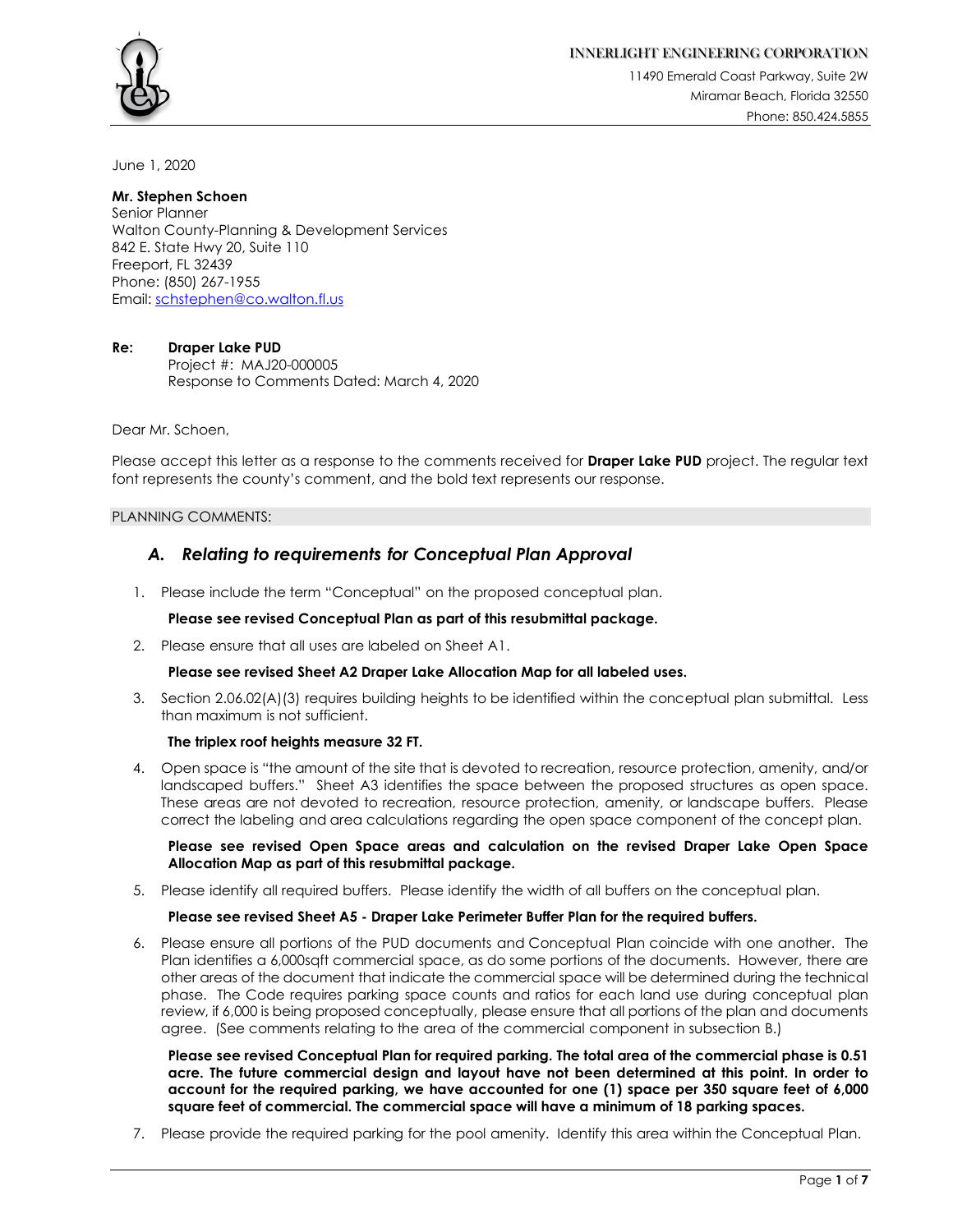### **Please see the revised Conceptual Plan for the pool amenity and provided parking of 9 spaces.**

8. Please provide the projected timeframes for the various development phases as identified within the Conceptual Plan.

**The Draper Lake PUD will consist of two (2) phases. It is anticipated that Phase 1 will be constructed within the first two (2) years and Phase 2 will be constructed within one (1) year immediately following. The total anticipated construction build out is three (3) years.** 

9. Identify all surrounding existing uses, densities and Future Land Use Map categories, including those lands across CR 30A.

**Please see the revised Sheet A7 – Draper Lake Surrounding Use Map for the surrounding existing land uses.** 

10. Show preservation areas to include acreage and percentages. Any potential buy-out for preservation is reviewed and approved by the Board; it is not guaranteed.

**Please see the revised A5 – Draper Lake Perimeter Buffer Plan for the preservations areas and calculations.**

11. Any potential wetland impacts must be discussed/addressed in greater detail. This could impact the allowable density/intensity of the development site.

**There are no longer any wetland impacts being proposed as part of this Conceptual PUD.** 

# *B. Relating to Zoning and Land Use: Small Neighborhood and Village Mixed Use and PUDs.*

1. Please provide additional information relating to buffering of uses, in particular the commercial component and the abutting residential uses to the West.

**Per Chapter 5.01.07(B)(4) of the LDC, landscaped buffers are not required between uses in a Mixed Use development. In this case, there is a common plan design for the future neighborhood commercial use within the development. During the technical review process for the commercial development, special consideration for landscaping and/or fencing will be taken into account.** 

2. Please provide additional building articulation and height information.

### **The proposed building heights are 32 feet.**

3. Please speak more to the pedestrian "scale" of the development within the documents.

### **Sidewalks are being provided throughout the community and connect to the bike path along CR 30-A. A form based code or urban design code is not being utilized since the proposed density is less than 4 units per acre.**

4. The Small Neighborhood zoning district requires 5% of the development project area be devoted to commercial uses. The development project area is 36.66+/- acres, not 12.14 acres. Developable area should not be considered an expression in the calculation. Please address the required commercial area within the Conceptual Plan and PUD documentation to include all applicable calculations/ratios and plan sheets.

**The development project is 9.96 acres which is situated on a 35.19 acre parcel. In the interest of not impacting the wetlands and other environmentally sensitive areas, it is being requested that the 5% for commercial uses be based on the developable project area which is 9.96 acres. Five percent of 9.96 acres is 0.50 acre. We are proposing 0.51 acre.** *Please see proposed deviation request in the Deviation Table which is included in the revised PUD document.*

5. The Small Neighborhood zoning district requires 1% of the development project area to be devoted to civic, recreational, or community facilities. A private pool amenity does not satisfy the intent of the Comprehensive Plan or the LDC as it relates to the provision of a mixture of uses. The various required mix percentages reflect uses that can be utilized by the community at large not just the owners within the neighborhood. Additionally, the private pool amenity will not count as credit toward the recreational fees due at platting.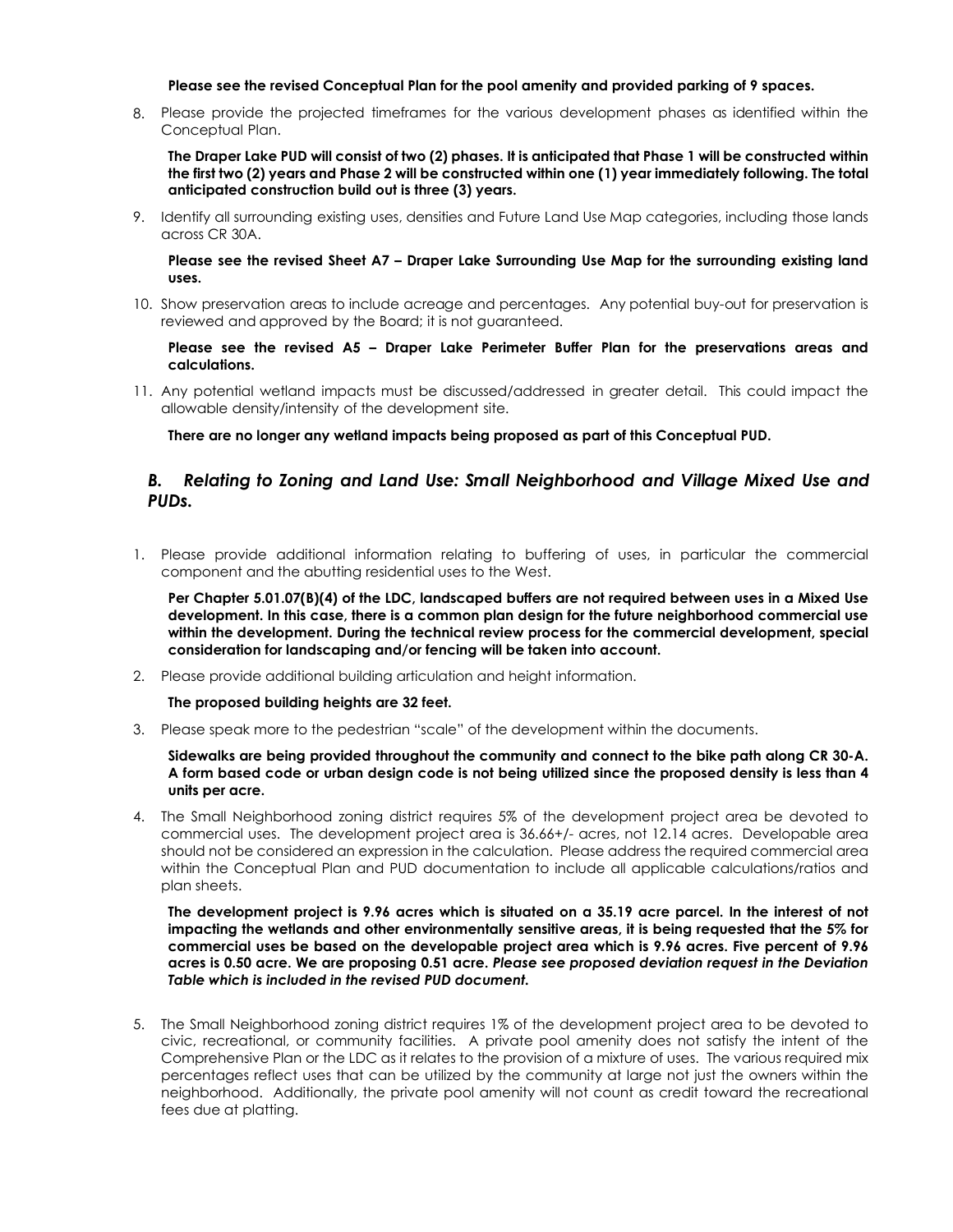Per email from Stephen Schoen on May 19<sup>th</sup>, conversations with County staff, the pool amenity will serve **as the project's recreation component which will be no less than 1% of the development project. Please see revised Conceptual Plan for pool amenity location and size.** 

6. The Small Neighborhood district allows up to an additional six (6) dwelling units an acre provided the development includes a mixture of uses, utilizes a form-based code or urban design code and undergoes the Planned Unit Development process. Please show/discuss either the form-based or urban design features of this development in greater detail.

**The revised Conceptual Plan is for 138 units and no longer exceeds the maximum density of 4 units per acre allowed under Small Neighborhood zoning district. This comment is no longer applicable.** 

7. Please show/discuss how the buildings and landscaping will contribute to the physical definition of streets as public spaces.

### **The revised Conceptual Plan is no longer defined under Chapter 2.02.18(G)(8) of the Land Development Code. This comment is no longer applicable.**

8. The Comprehensive Plan requires unique design features as an integral component of Planned Unit Developments. Conservation of the natural characteristics of this specific site is not unique, nor is required parking, regardless of layout. Please show/discuss additional design elements that will set this development apart from similar developments.

**The Draper lake Conceptual PUD is uniquely designed to preserve and maintain as much environmentally sensitive area as possible. We are proposing a low impact walkable community to preserve as much of the property as possible. We have incorporated special design elements including a triplex building design that reduces the need for large building footprints, minimal roadways/ infrastructure and subterranean stormwater management.**

# *C. Relating to the Proposed Deviations from the Land Development Code.*

1. Please discuss in greater detail the requested 0' setback deviation for the residential structures in relation to Sections 5.00.03(A)(1). Staff has concerns about the height of the structures adjacent to CR 30A. Additionally, what would be the "bare" minimum setbacks that will be provided, when considering parking, building separation, etc.

**The proposed building triplex design is located within a lot boundary that is along the building footprint. The 0' setback is being requested for the** *units only* **and not along the exterior boundary. The Draper Lake Conceptual PUD will meet all exterior building setback and buffer requirements.**

2. Please discuss in greater detail the requested 5' setback for the proposed commercial structure in relation to Section 6.10.01(A)(1) of the LDC. Staff has concerns about the compatibility of the neighborhood commercial structure and the proposed residential structure to the West, especially considering the requested deviations from Section 5.01.02.

**Per Chapter 5.01.07(B)(4) of the LDC, landscaped buffers are not required between uses in a Mixed Use development. In this case, there is a common plan in design for the future neighborhood commercial use within the residential development. During the technical review process for the commercial development, special consideration for landscaping and/or fencing will be taken into account. Please note, the required 20 foot scenic corridor setback will be met for the portion of commercial property along the CR 30-A as well as the proposed triplex buildings.**

3. Please discuss the requested deviations from Section 5.01.02, in particular, how the proposed commercial development will ensure compatibility with abutting residential uses without the required parking lot landscaping and the requested 0' side setback for the residential use.

**There are no internal buffer requirements within Mixed Use development. The deviation request for 0' setback is for the** *units only* **and not along the exterior boundary. The Draper Lake Conceptual PUD will meet all exterior building setback and buffer requirements along the property boundary.** 

4. Please clarify the requested deviation from Section 5.02.02 relating to proposed one- bedroom units, in particular, the documents indicate that there will only be two- and three-bedroom units.

**The deviation request regarding one-bedroom units has been removed from the proposed Deviation Table. Please see revised Deviation table within the PUD document.**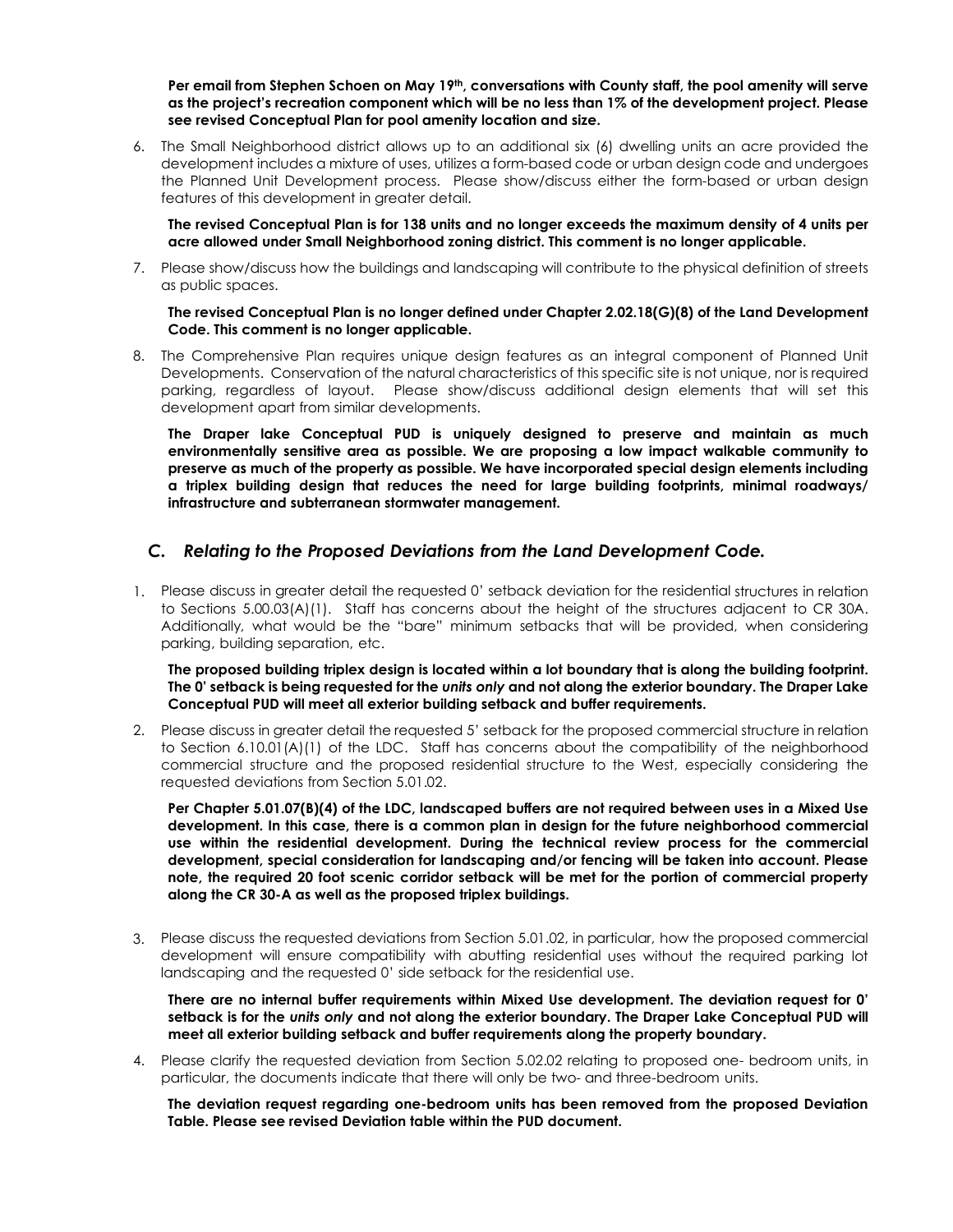5. Please provide additional commentary on the deviation requesting reduced commercial parking. In particular, please discuss a "shared parking" concept relating to potential neighborhood commercial uses or other mechanisms for ensuring against parking conflict between neighboring uses. Additionally, any requested deviations from the parking requirements will necessitate additional specificity prior to review/approval.

**There will be no shared parking within the PUD development between uses. The commercial parcels will provide the necessary parking within the commercial property. The parking provided for the residential development is in excess of the requirement with on site (garage, driveways) parking only.** 

# *D. General Planning and Development Comments.*

1. Show the Coastal Dune Lake Protection zones (CDLPZ) and associated buffers. Additionally, ensure that Section 4.02.03(F), in its entirety, is achieved, i.e., "Vegetative clearing within this preserved area shall be limited to that which is necessary to accommodate the 40 percent impervious development that is permitted."

### **Please see the revised Conceptual Plan for the CDLPZ and associated buffers. The Draper Lake PUD is not proposing development within the CDLPZ.**

2. Show the proposed portions of the impacted Scrub Habitat areas and discuss in greater detail how its removal is being kept to a minimum in accordance with Section 4.05.02(B)(2). If the applicant is proposing to remove greater than 50% of the Scrub Habitat onsite, please discuss this removal in consideration of Section  $4.05.02(E) - (J)$ .

**The development scale and size has been reduced to further preserve additional on-site vegetation. Please see revised Sheet A5 – Draper Lake Perimeter Buffer Plan detailing the Scrub Habitat and associated impacts. The Draper Lake PUD is requesting to buy out 10.9% of Scrub Habitat. The goal of the development is to have no wetland or CDLPZ impacts and creates the necessity for the minimal Scrub Habitat buyout request. The requested buyout amount is well below the maximum buyout allowance in the Walton County Land Development Code.**

3. This submittal is Conceptual and though there is additional detailed information being requested by staff, please ensure that the submitted documents do not refer to this plan as "detailed."

# **Comment noted.**

4. The PUD documents are calling out an allowable density of 9.77 dwelling units/acre. Please clarify how this figure was calculated.

### **Please see revised site plan for the change in unit count. There are 138 units being proposed. The density was calculated on 35.19 acres less the 0.51 acre dedicated to commercial use. The new density is 4 units per acre (138 units / 34.68 acres).**

5. Additional plantings within any required buffer areas may be needed to satisfy Section 5.01.08 of the Land Development Code.

### **Comment noted.**

6. Ensure that the Environmental Assessment involves the entire development area.

**The 1.47 acre parcel to the north has been removed from the overall development. The Environmental Assessment provided in the initial submittal now shows the correct property boundary.** 

7. The "future" commercial development timeline must be further defined and construction should coincide with the residential portion of the development.

**As discussed with staff the commercial development timeline is unknown at this time and is included within Phase 2. We will provide further scheduling information during the technical development order process.** 

8. Consider alternative street alignment with Retreat Drive.

**All roadways have been redesigned to align with existing roadways along the east side of CR 30-A.**

9. Consider a more Urban design with vertical mixed-use structures adjacent to 30A.

**This comment is no longer applicable since we are proposing an allowable density of four units per acre.**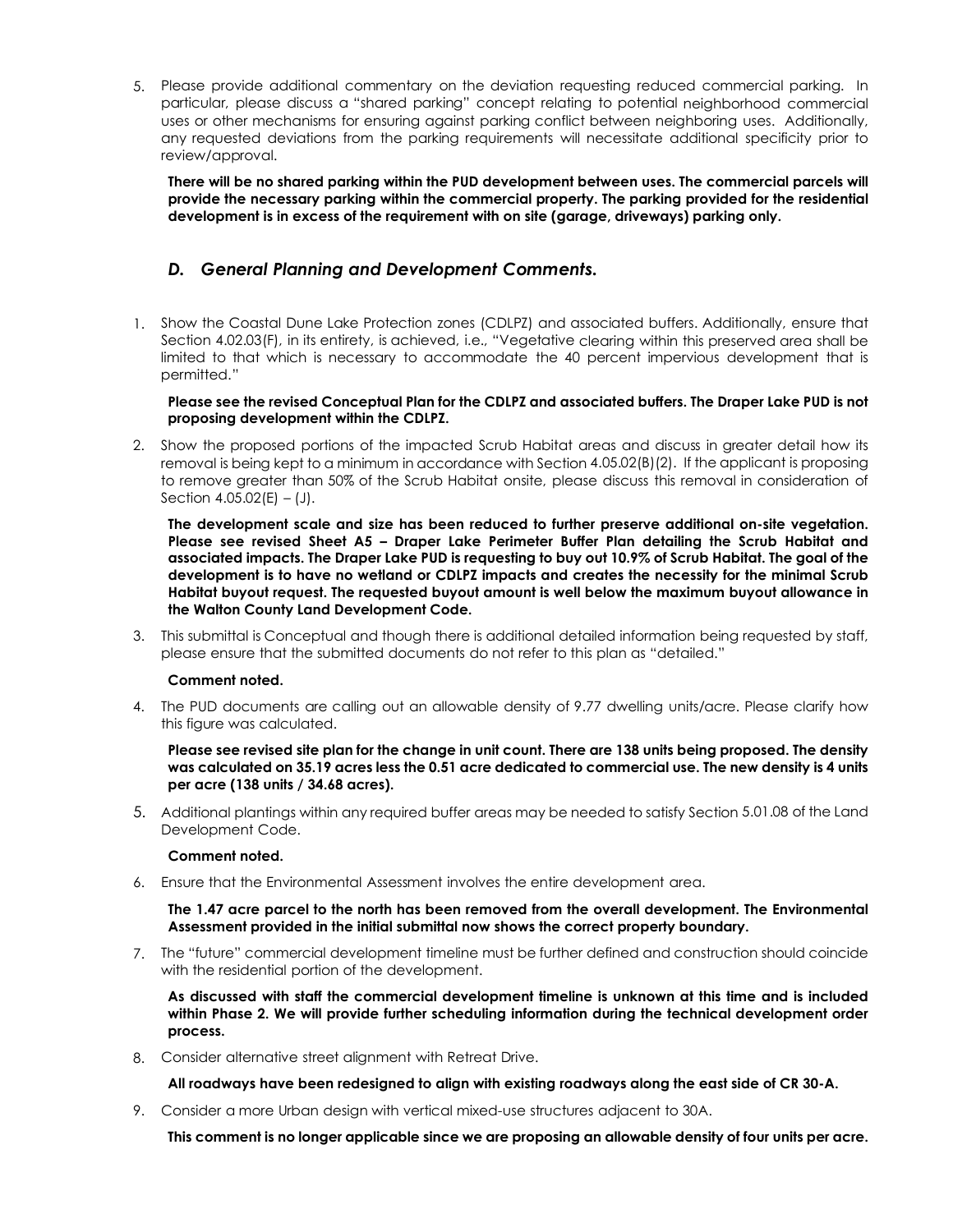10. Ensure that all figures, ratios, areas as identified in the conceptual plan and documentation agree, i.e., the commercial area, is it 0.61, 0.56, or 0.55 acres? If the difference in this particular instance is related to the scrub habitat, please include a statement indicating as much when the figures do not align.

### **Please see the revised Conceptual Plan and revised PUD document for the correct references to figures, ratios and areas.**

11. The proposed ordinance refers to Comprehensive Plan Objective L-1.17 and Policy L-1.17.1. These references are to Scenic Corridor signage while the statements surrounding the reference do not. Additionally, there is already a Section 2.06.06 within the LDC. Please ensure that the proposed ordinance language references the appropriate portions of the Comprehensive Plan and/or Land Development Code.

### **Please see the revised draft ordinance with the correct Comprehensive Plan language and a new, unused section number (2.06.08) for the Land Development Code.**

12. Submit recorded deed(s) on the subject property identifying DR Horton as the current landowners and/or a revised agent affidavit signed by the currently identified property owners as per the Walton county Property Appraiser.

**Please see the new Agent Affidavit signed by the current property owner as part of this resubmittal package. Please note the smaller parcel to the north is no longer part of this PUD application.**

13. Submit a valid water and sewer service availability letter from Regional utilities. The letter on file expires February 29, 2020.

### **Please see the current water and sewer availability letter from Regional Utilities as part of this resubmittal package.**

14. Changes to the Concurrency Management System (CMS) have recently been approved and will be applicable as it pertains to the concurrency review of this project.

### **Comment noted.**

# **E. Planning and Development Conditions for Approval.**

1. Provide a mechanism to ensure compatibility between the commercial and abutting residential portions of the site.

**During the technical review process for the future commercial component, special consideration of the neighborhood commercial use will include appropriate landscaping and/or fencing in order to maintain the desired aesthetic of the overall development.**

2. Provide a Form Based Code or Urban Design Code taking into consideration the entire development project.

**This comment is no longer applicable since we are proposing a density less than the allowable density of four units per acre.**

3. Provide a commercial component that satisfies the minimum 5% commercial use on the full development site not the developable area.

**Please see the revised Conceptual Plan that includes 0.51 acre designated for a neighborhood commercial use. Parking has been provided based on 6,000 SF of commercial building.** 

4. Provide a Civic component that satisfies the minimum 1% Civic use for the development.

**The component required under Chapter 2.02.18(G)(5) of the LDC allows for a civic, recreation or community facility or service. Per conversations with County staff, the proposed recreation center will serve as the project's recreation component which will be no less than 1% of the development project.**

5. Provide specific commercial use information and consider limiting the neighborhood commercial uses to those that can operate under a shared parking agreement that would further support the requested parking reductions.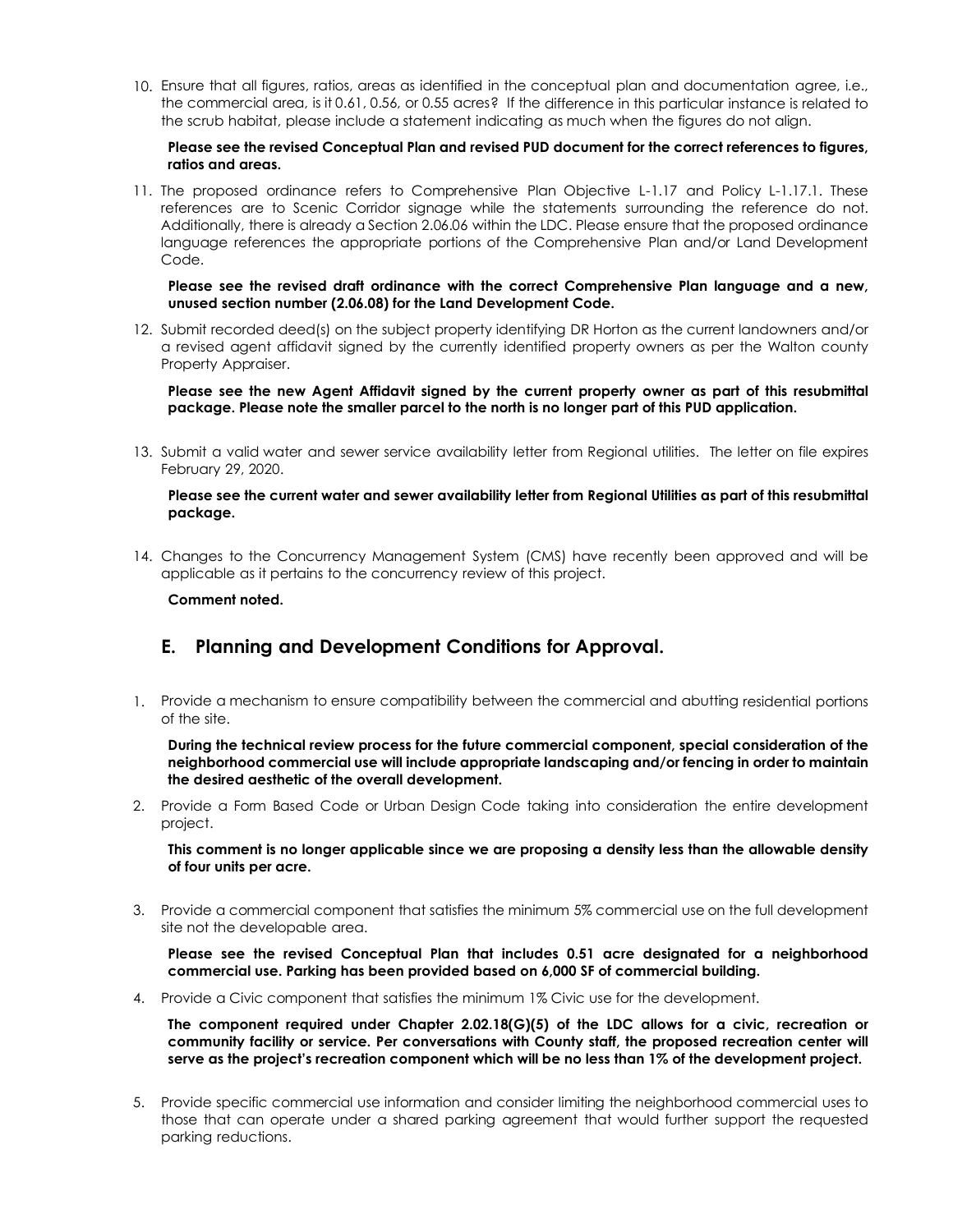**The proposed commercial use will meet the parking requirement within the commercial development parcel. No shared parking is being proposed within the residential portion of the Draper Lake Conceptual PUD development.**

# *F. Development Related Fees*

- 1. Recreation Fee. To be determined.
- 2. Preservation Fee. To be determined.
- 3. Traffic Fee. To be determined.

### **Comments noted.**

### ENVIRONMENTAL COMMENTS:

1. Provide revised EA that includes the northern parcel.

### **The northern parcel is no longer part of this development project. Please see revised Conceptual Plan.**

2. Please provide a detailed plan showing the location of the different vegetative species identified in the EA the 300-foot Coastal Dune Lake Protection Zone, and 100 foot shoreline buffer. a. This can be accomplished in an existing conditions page.

### **Please see the revised Sheet A5 – Draper Lake Perimeter Buffer Plan that shows the location of the different vegetative species and the Coastal Dune Lake Protection Zone.**

3. The site is located within the White Sands Protection Zone. All development shall comply with the requirements of Chapter 4.07.00, Walton County LDC.

### **A note has been added to all Conceptual PUD plans.**

- 4. On site preservation will need to meet the requirements of 4.05.02(E) through 4.05.02(J). Please address these requirements within the PUD.
	- a. A few observations (not a comprehensive list) based on the current conceptual plan provided:

i. 4.05.02(H): Natural vegetation located within 10 (10) feet of any proposed structure may not be included in the on-site preservation percentage.

### **No vegetation within 10 feet of building structures is being shown or counted as preservation.**

ii. 4.05.02(I): For new residential development, in order to utilize the preservation buy out option, all remaining preservation areas must be placed in common areas and defined as such within a recorded subdivision plat and also have appropriate protective restrictive covenant language.

### **The preservation is shown within common areas and will be described within the covenants and restrictions that they must remain natural and undisturbed.**

### FLOOD PLAIN COMMENTS:

The proposed development appears to meet the minimum Floodplain requirements of the Land

### PUBLIC WORKS / ENGINEERING COMMENTS:

1. Please verify the location of the adjacent roadways on the east side of CR 30A and provide on the overall site plan. Consider aligning the existing northernmost proposed driveway with Blue Pine Blvd to eliminate the cul-de-sac.

### **All roadways have been redesigned to align with existing roadways along the east side of CR 30-A.**

2. Please note that Phase 3 (commercial) must access off a roadway other than CR 30A. An additional access point onto CR 30A will not be allowed for Phase 3.

### **The commercial is part of phase 2 and will be accessed internally within the development. No additional driveway connections are proposed.**

3. Coordinate with Public Works regarding a needed drainage easement located along the southernmost proposed roadway.